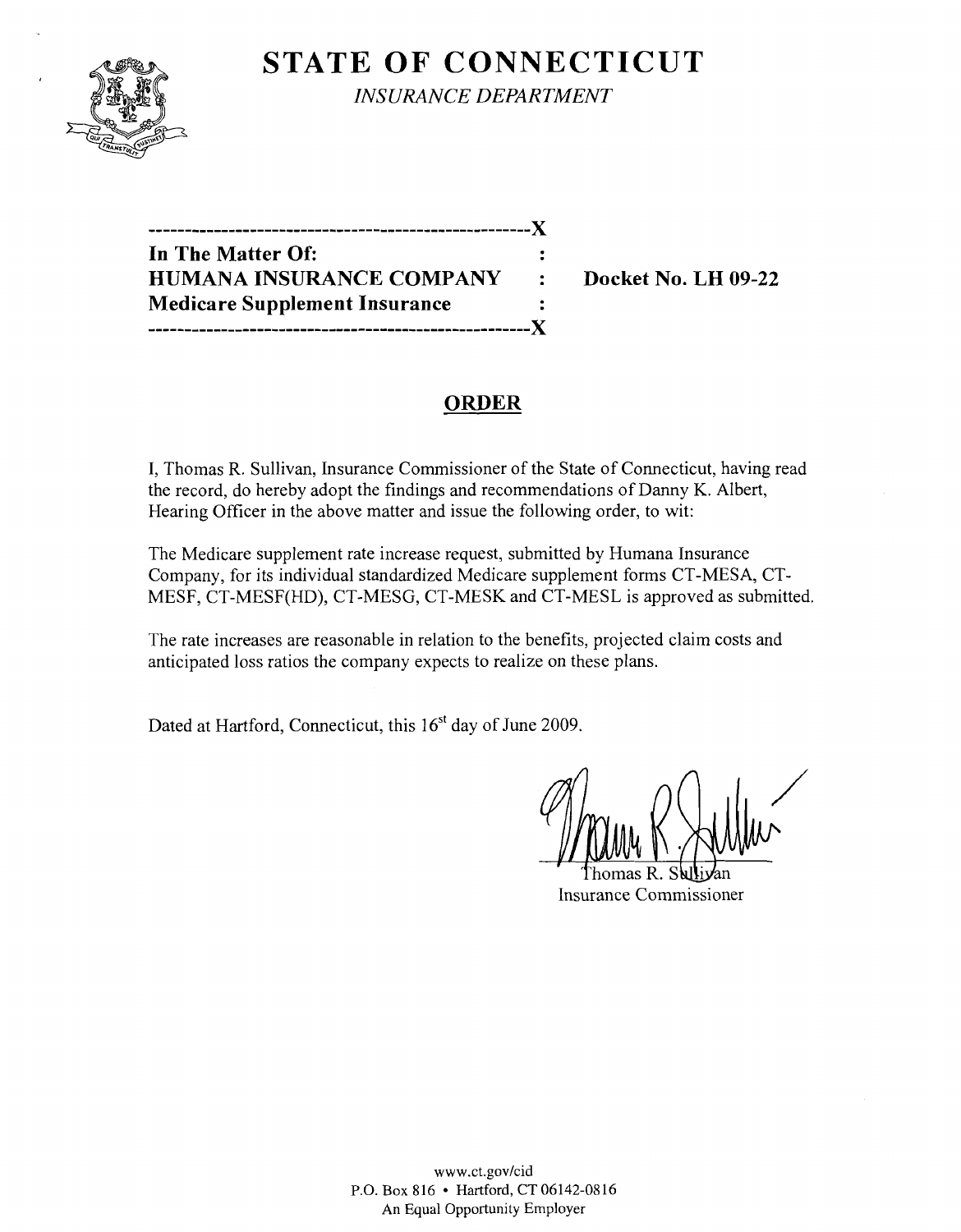

**STATE OF CONNECTICUT** *INSURANCE DEPARTMENT* 

**-----------------------------------------------------)( In The Matter Of: HUMANA INSURANCE COMPANY : Docket No. LH 09-22 Medicare Supplement Insurance -----------------------------------------------------)(** 

### **PROPOSED FINAL DECISION**

## 1. **INTRODUCTION**

The Insurance Commissioner of the State of Connecticut is empowered to review rates charged for individual and group Medicare supplement policies sold to any resident of this State who is eligible for Medicare. The source for this regulatory authority is contained in Chapter 700c and Section 38a-495a of the Connecticut General Statutes.

After due notice a hearing was held at the Insurance Department in Hartford on June 4, 2009 to consider whether or not the rate increase requested by Humana Insurance Company on its individual standardized supplement business should be approved.

No one from the general public attended the hearing.

No representative from Humana Insurance Company attended the hearing.

The hearing was conducted in accordance with the requirements of Section 38a-474, Connecticut General Statutes, the Uniform Administrative Procedures Act, Chapter 54 of the Connecticut General Statutes, and the Insurance Department Rules of Practice, Section 38a-8-1 et seq. of the Regulations of Connecticut State Agencies.

A Medicare supplement (or Medigap) policy is a private health insurance policy sold on an individual or group basis which provides benefits that are additional to the benefits provided by Medicare. For many years Medicare supplement policies have been highly regulated under both state and federal law to protect the interests of persons eligible for Medicare who depend on these policies to provide additional coverage for the costs of health care.

Effective December 1, 2005, Connecticut amended its program of standardized Medicare supplement policies in accordance with Section 38a-495a of the Connecticut General Statutes, and Sections 38a-495a-1 through 38a-495a-21 of the Regulations of Connecticut Agencies. This program, which conforms to federal requirements, provides that all insurers offering Medicare supplement policies for sale in the state must offer the basic "core" package of benefits known as Plan A. Insurers may also offer anyone or more of eleven other plans (Plans B through L).

> www.ct.gov/cid P.O. Box 816 • Hartford, CT 06142-0816 An Equal Opportunity Employer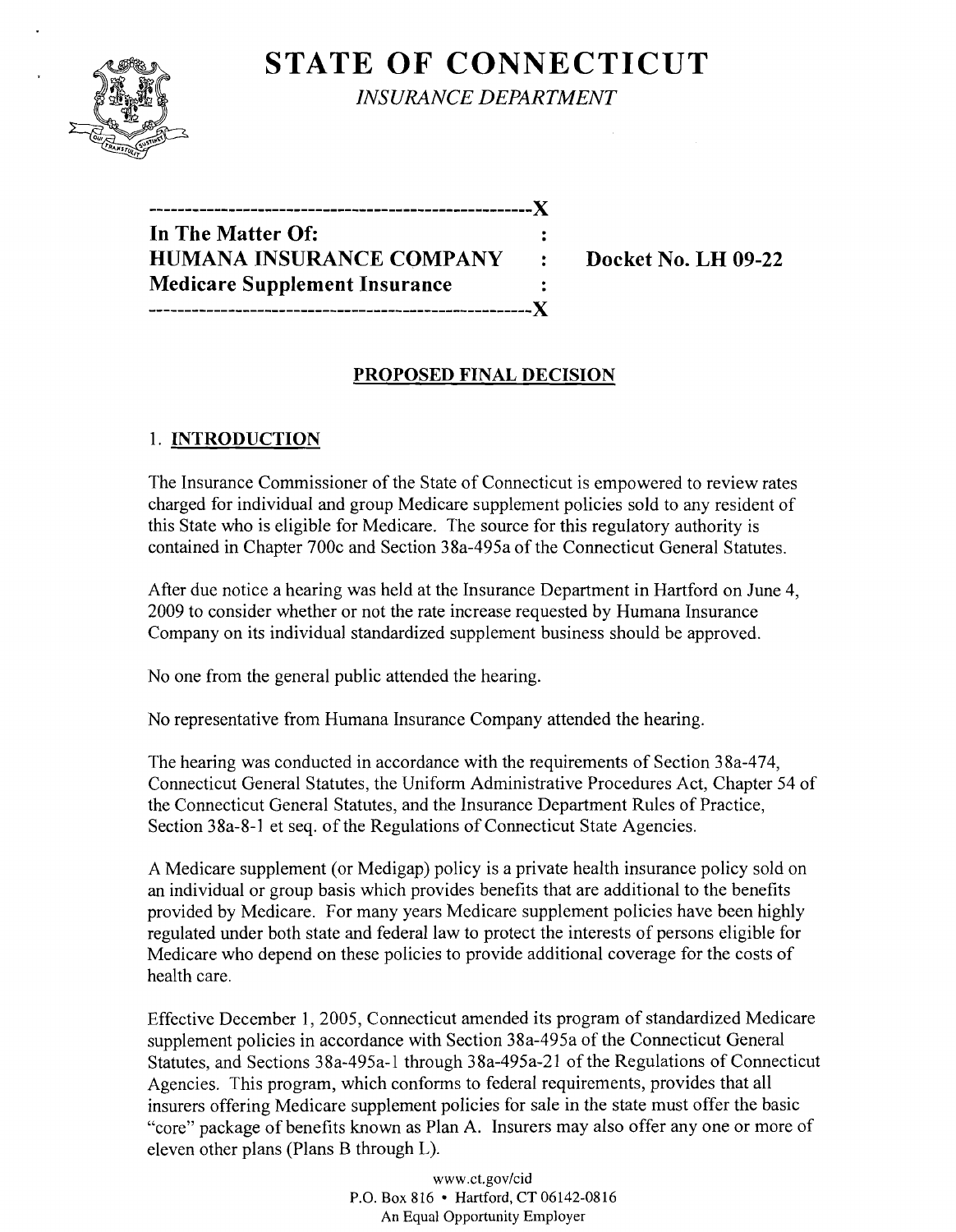Effective January 1,2006, in accordance with Section 38a-495c of the Connecticut General Statutes (as amended by Public Act 05-20) premiums for all Medicare supplement policies in the state must use community rating. Rates for Plans A through L must be computed without regard to age, gender, previous claims history or the medical condition of any person covered by a Medicare supplement policy or certificate.

The statute provides that coverage under Plan A through L may not be denied on the basis of age, gender, previous claims history or the medical condition of any covered person. Insurers may exclude benefits for losses incurred within six months from the effective date of coverage based on a pre-existing condition.

Effective October 1, 1998, carriers that offer Plan B or Plan C must make these plans as well as Plan A, available to all persons eligible for Medicare by reason of disability.

Insurers must also make the necessary arrangements to receive notice of all claims paid by Medicare for their insureds so that supplemental benefits can be computed and paid without requiring insureds to file claim forms for such benefits. This process of direct notice and automatic claims payment is commonly referred to as "piggybacking" or "crossover".

Sections 38a-495 and 38a-522 of the Connecticut General Statutes, and Section 38a-495a-lO of the Regulations of Connecticut Agencies, state that individual and group Medicare supplement policies must have anticipated loss ratios of 65% and 75%, respectively. Under Sections 38a-495-7 and 38a-495a-1O of the Regulations of Connecticut Agencies, filings for rate increases must demonstrate that actual and expected losses in relation to premiums meet these standards, and anticipated loss ratios for the entire future period for which the requested premiums are calculated to provide coverage must be expected to equal or exceed the appropriate loss ratio standard.

Section 38a-473 of the Connecticut General Statutes provides that no insurer may incorporate in its rates for Medicare supplement policies factors for expenses that exceed 150% of the average expense ratio for that insurer's entire written premium for all lines of health insurance for the previous calendar year.

#### II. **FINDINGS OF FACT**

After reviewing the exhibits entered into the record of this proceeding, and utilizing the experience, technical competence and specialized knowledge of the Insurance Department, the undersigned makes the following findings of fact:

- 1. Humana Insurance Company has requested a 12.0% rate increase on its individual standardized policy forms CT-MESA, CT-MESF, CT-MESF(HD), CT-MESG, CT-MESK and CT-MESL.
- 2. As of December 2009 there were 71 policies in-force in Connecticut and 17,818 nationwide.
- 3. A rate increase of 10.1% was effective in October of 2008.
- 4. Humana has certified that their expense factors are in compliance with section 38a-473, C.G.S.